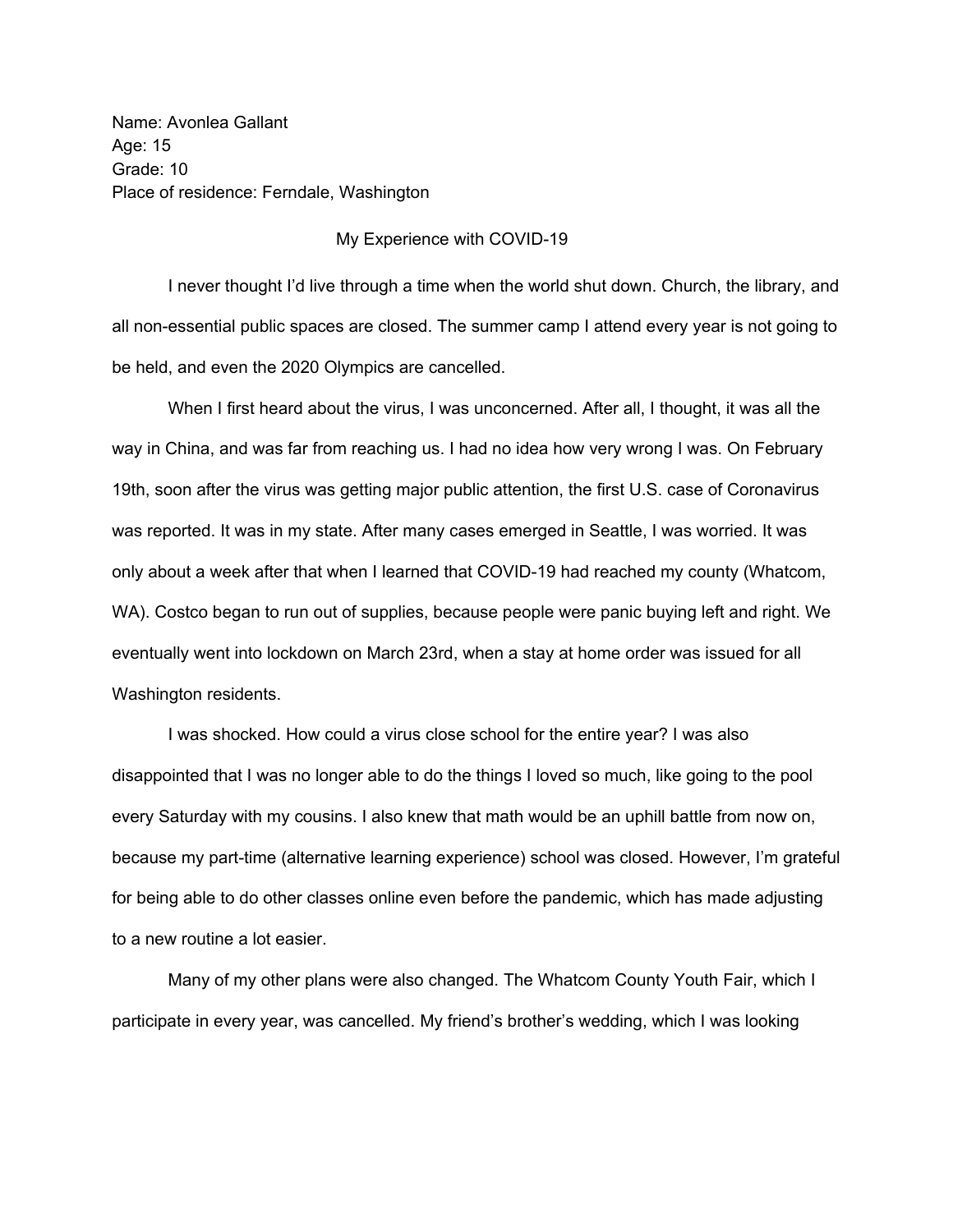forward to attending, is going to consist only of the bride and groom's family. At this point, it also looks like I am no longer going to have a sweet 16 celebration in August anymore.

However, the pandemic has been a valuable learning experience for me in many ways. I have learned a lot of things about myself, like realizing how much of a homebody I really am (it's been two months and I still haven't been bored), and how much schooling/ other work I can get done while being stuck at home. It has also helped me learn more about my family, and empathize with them. After all, I'm sure it's hard for my extroverted little brother not to see his friends for so long.

Another one of the positive consequences of being stuck at home, aside from being closer to my family, is that it has helped me take a step back and consider how I spend my time. Is it really worth it to be part of so many activities which make me go to bed every night feeling exhausted, dreading waking up to the same loaded schedule? One thing's for sure, I've learned to cut back now.

In addition to quarantine having it's good side, I also think it is helpful to remember that America has been through much worse things than the virus. Take World War II, for example. America faced rationing and shortages during this time, similar to today-- although the former is unofficial. However, Americans also faced persecution if they were German or Japanese, and most were forced to send loved ones off to war. In addition, they were expected to give everything they had and withhold no sacrifice for the war effort, even when they wanted nothing to do with the war that had taken the lives of many they knew. It was truly our darkest hour.

The Spanish Flu is another time that is comparable, but far worse, than what we are living through right now. During that time, there were many deaths. However, when social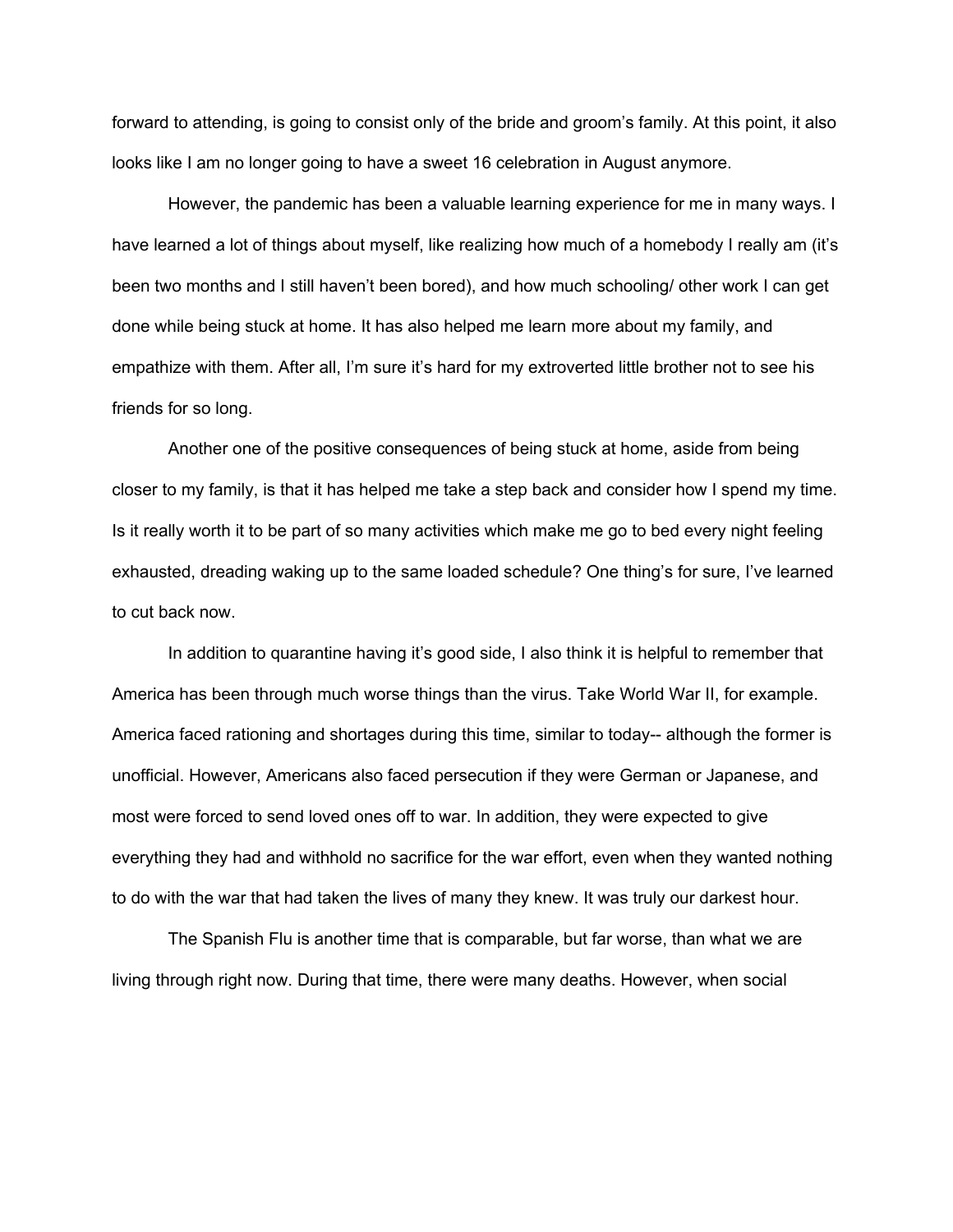distancing was observed, there was a decline in the number of deaths attributed to the epidemic. 1

But despite hardships, Americans have proven themselves to be resilient time and time again. This is why we can look to WWII and the Spanish Flu Epidemic as a source of hope for the future. We got through those hard times, and we'll get through them again. Even though it doesn't look like COVID-19 is going to end anytime soon, we can still hold on to the American characteristics of tenacity and the will to keep moving forward. We need them now more than ever.

We don't know what the future will hold, but I believe that it will be brighter because of what we have learned from this pandemic. Hopefully, handwashing will be given the emphasis that was needed even before the pandemic started, and things that can realistically be online, such as job interviews, will stay that way and save resources. After all, we don't need to travel everywhere. Many things can be done from home, as we've all learned over the past few months.

A news article I read stated my hopes for the future perfectly by saying that after life goes back to normal, "I hope we will remember it as the crisis that brought us together, and made us kind and caring toward one another."<sup>2</sup> That way, we won't see it as a catastrophe, but a catalyst for positive change.

<sup>1</sup> Nina D. Strochlic and Riley D. Champine, "How Some Cities 'Flattened the Curve' during the 1918 Flu Pandemic," National Geographic (National Geographic, April 7, 2020), [https://www.nationalgeographic.com/history/2020/03/how-cities-flattened-curve-1918-spanish-fl](https://www.nationalgeographic.com/history/2020/03/how-cities-flattened-curve-1918-spanish-flu-pandemic-coronavirus/) [u-pandemic-coronavirus/](https://www.nationalgeographic.com/history/2020/03/how-cities-flattened-curve-1918-spanish-flu-pandemic-coronavirus/).

<sup>2</sup> Lea Kabiljo, "Opinion: We May Be Separated, but COVID-19 Is Bringing Us Closer," *Montreal Gazette*, March 18, 2020,

[https://montrealgazette.com/opinion/opinion-we-may-be-separated-but-covid-19-is-bringing-us-c](https://montrealgazette.com/opinion/opinion-we-may-be-separated-but-covid-19-is-bringing-us-closer/) [loser/.](https://montrealgazette.com/opinion/opinion-we-may-be-separated-but-covid-19-is-bringing-us-closer/)